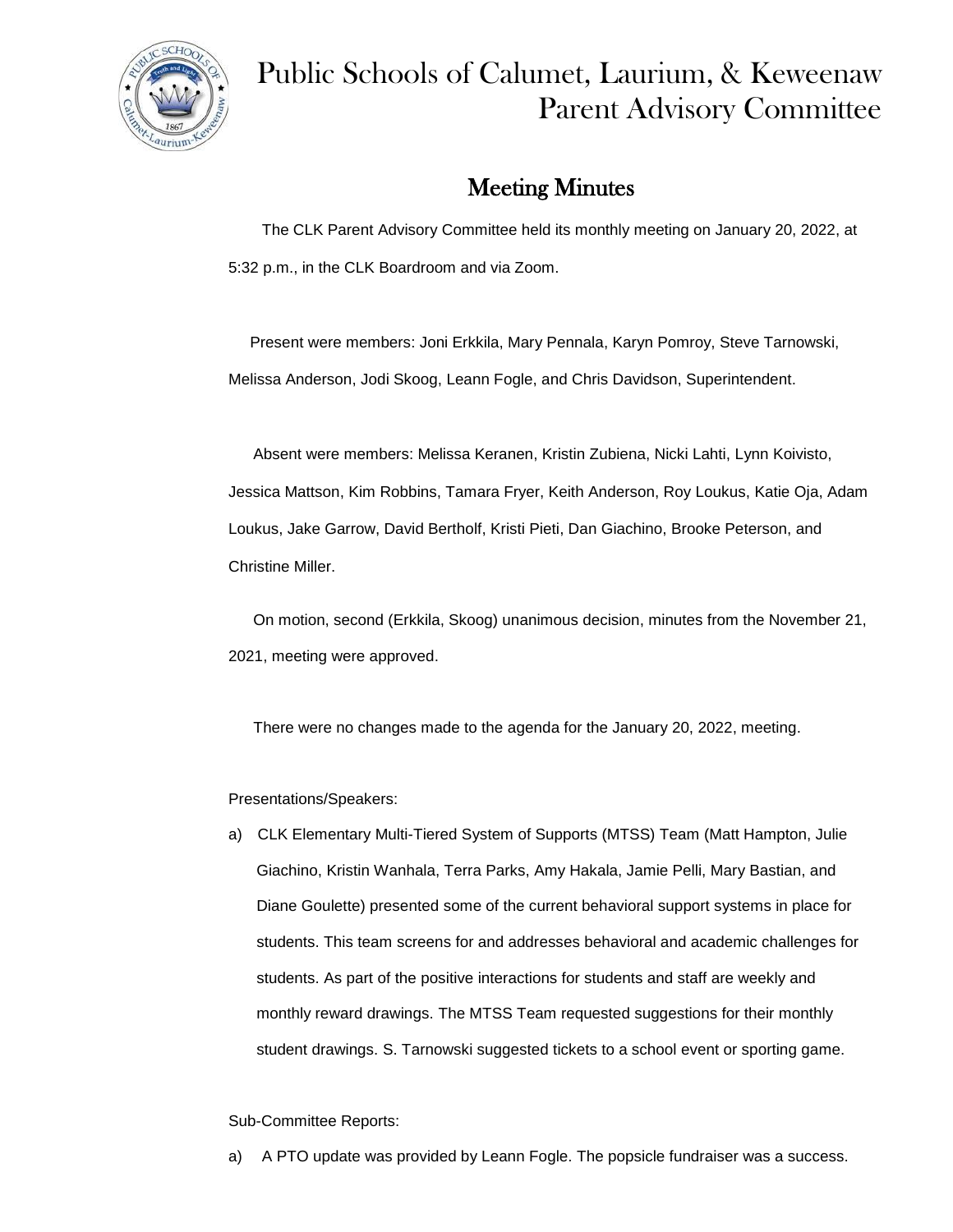The PTO's current fundraising goal is to purchase Gaga Ball for the playground. Metal for the project has already been donated. A CLK clothing (t-shirts, sweatpants, etc.) fundraiser will start at the end of January and a heart sucker "candygram" sale will take place before Valentine's Day.

#### Announcements:

a) With adding more material, the new school website is taking longer to launch than anticipated. The new website may be ready in the first part of February.

#### Unfinished Business: None

#### New Business:

- a) A summary of ESSER III stakeholder input was provided by C. Davidson. Input was provided by CHS Student Senate, WMS Student Senate, Staff, Administration, and the PAC. Allocations of this federal funding will include, curriculum resources, learning spaces (outdoors, hallway, and courtyard), and staff training and learning programs.
- b) C. Davidson requested PAC feedback on school safety and how parents felt CLK Schools responded to and handled communication during the December social media threats.
- c) C. Davidson requested PAC input on spring parent-teacher conferences and a potential all-schools showcase. Parent-teacher conferences attendance is lower in spring. A showcase would allow families and teachers to be able to see what students of all grades are doing.

### Other Business:

a) Kathleen Helppi, band parent and treasurer, shared concerns of the increasing cost of the band's Walt Disney trip and want to provide the community with more communication about the school band, specifically in a website form. C. Davidson and K. Helppi will continue working on this.